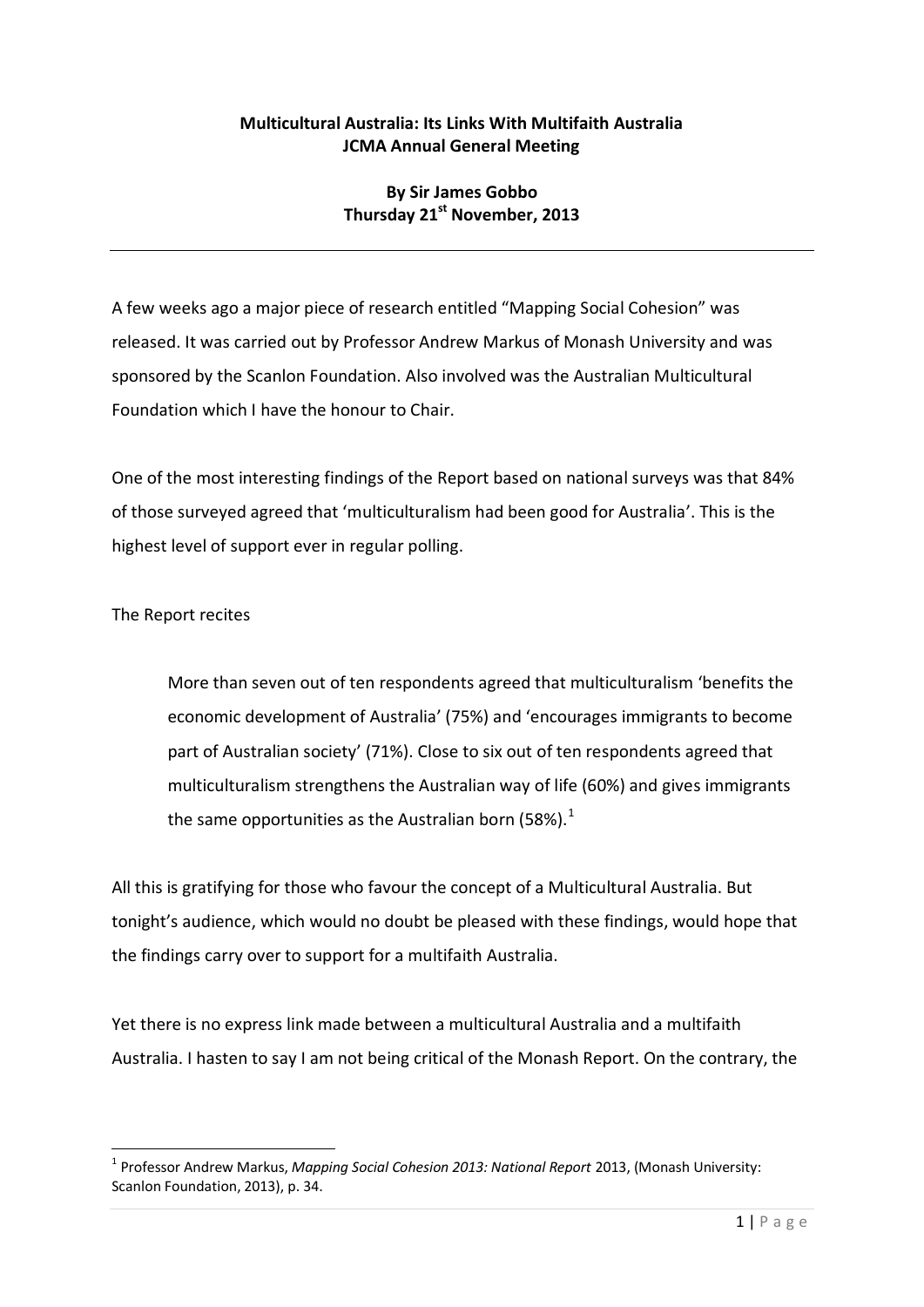surveys and polls on the subject of Multiculturalism over decades do not link multiculturalism questions with religion.

Some of you might ask – but surely a multicultural Australia means a multifaith Australia? You might also say does not cultural diversity include religious diversity? To answer these very pertinent questions I will adopt a twofold approach. I will first look – as concisely as possible – at how, in the development of the concept of a multicultural Australia, religion has for the most part never featured and secondly, I will review how religion has made a vital contribution to the development of a multicultural Australia.

Consider first the story of the discussions and texts on Multiculturalism. In the publications on immigration, in particular on multiculturalism in the 1970s, 1980s and 1990s, religion was seldom if ever mentioned. Let me give some examples. Before I do so may I confess at the outset that I too failed to expressly spell out the link in most of this period.

A Report of Culture to advise on Australia's Immigration Policies in 1988 contains 1000 pages of Consultants' Reports. Not one mentioned religion.

*Multiculturalism for all Australians* and *National Consultations on Multiculturalism and Citizenship*. Both were published in 1982 and both were prepared by the Council of Population and Ethnic Affairs including Professor G. Zubrigski.

The text '*Australian Multiculturalism*' by Lois Foster and David Stockley published in 1988 did not link culture and religion, though there is a valuable chapter on 'The Church'.

*National Agenda*, 1989. Though there are several references to religion, these are usually in the context of freedom of religion. They do not make the link between culture and religion.

*The Challenge of Diversity*, 1989. (Policy Options for a Multicultural Australia), edited by James Jupp. Contents includes: Youth, Education, Employment, Health and the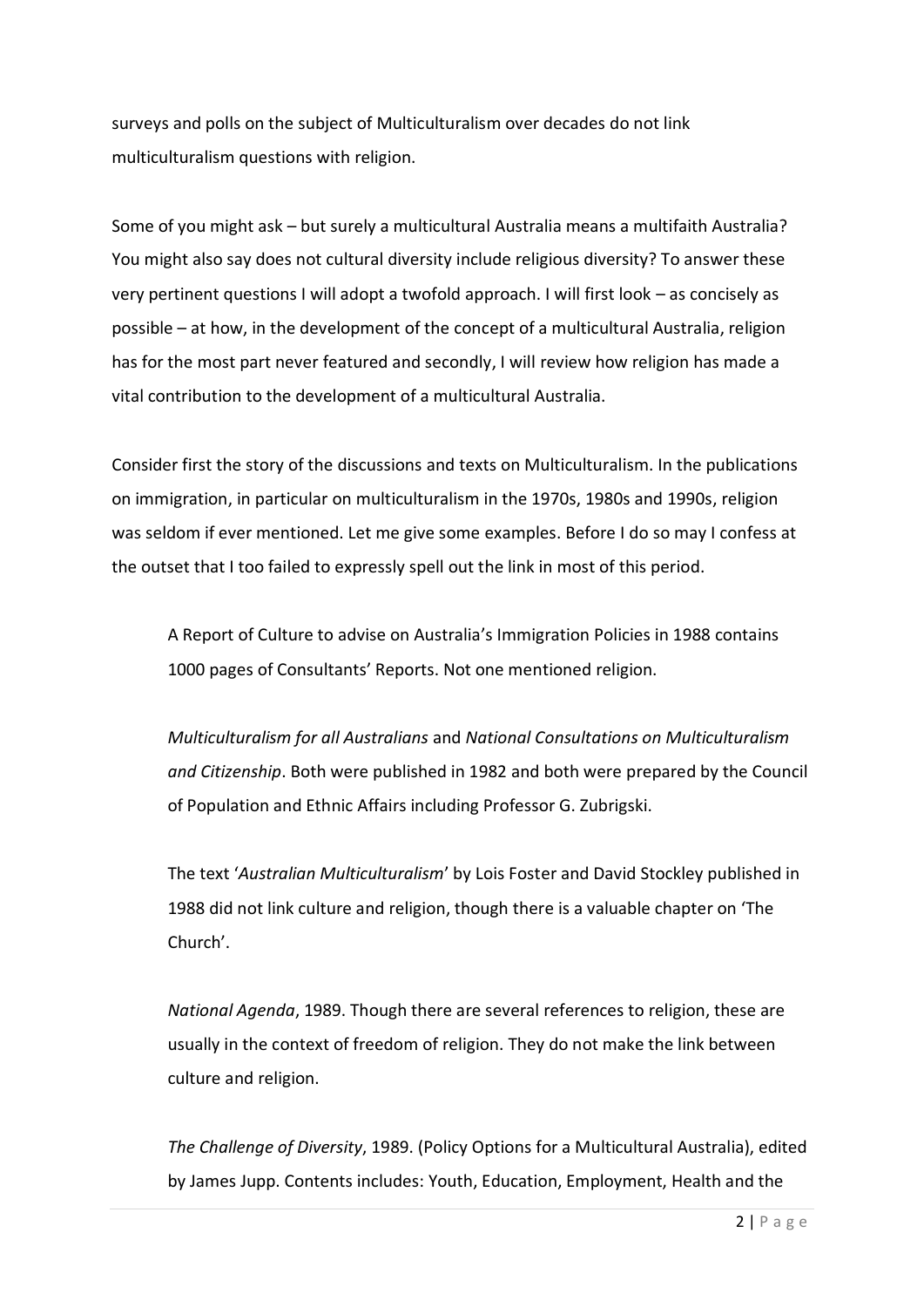Law. No mention of religion or faith or churches in Index, much less in the Table of Contents.

The Oxford University Press 1995 publication '*Bold Experiment: A Documentary History of Australian Immigration since 1995'* by John Lack and Jacqueline Templeton had no material on religious pluralism or its connection to Multiculturalism. Religion or Churches are not mentioned in the Index.

Not until 1997 did public discussions of Multiculturalism expressly discuss Religion as an integral part of culture.

In 1997 the Australian Multicultural Foundation, of which I had been Chairman since 1989, finally had a major conference on the topic of Religion and Cultural Diversity. It was opened by the Governor General and had many distinguished international visitors.

All speakers made the point that by then was self-obvious, that the discussion of cultural diversity has to include of religious diversity. It was and is difficult to imagine any religious adherent saying his religion was not part of his culture?

In retrospect it is difficult to understand why it took until 1997 to publically make the connection between culture and religion. Perhaps there was a cringe on the part of faith communities.

It is here appropriate for me to move to the second main argument I foreshadowed at the outset, namely the role of religion and faith communities and institutions in the immigration story, including the development of the concept of a Multicultural Australia.

In my paper in 1997 I said this

The success story of Australia's large post-war immigration program and the progress towards an enlightened multicultural society – especially here in Vitoria –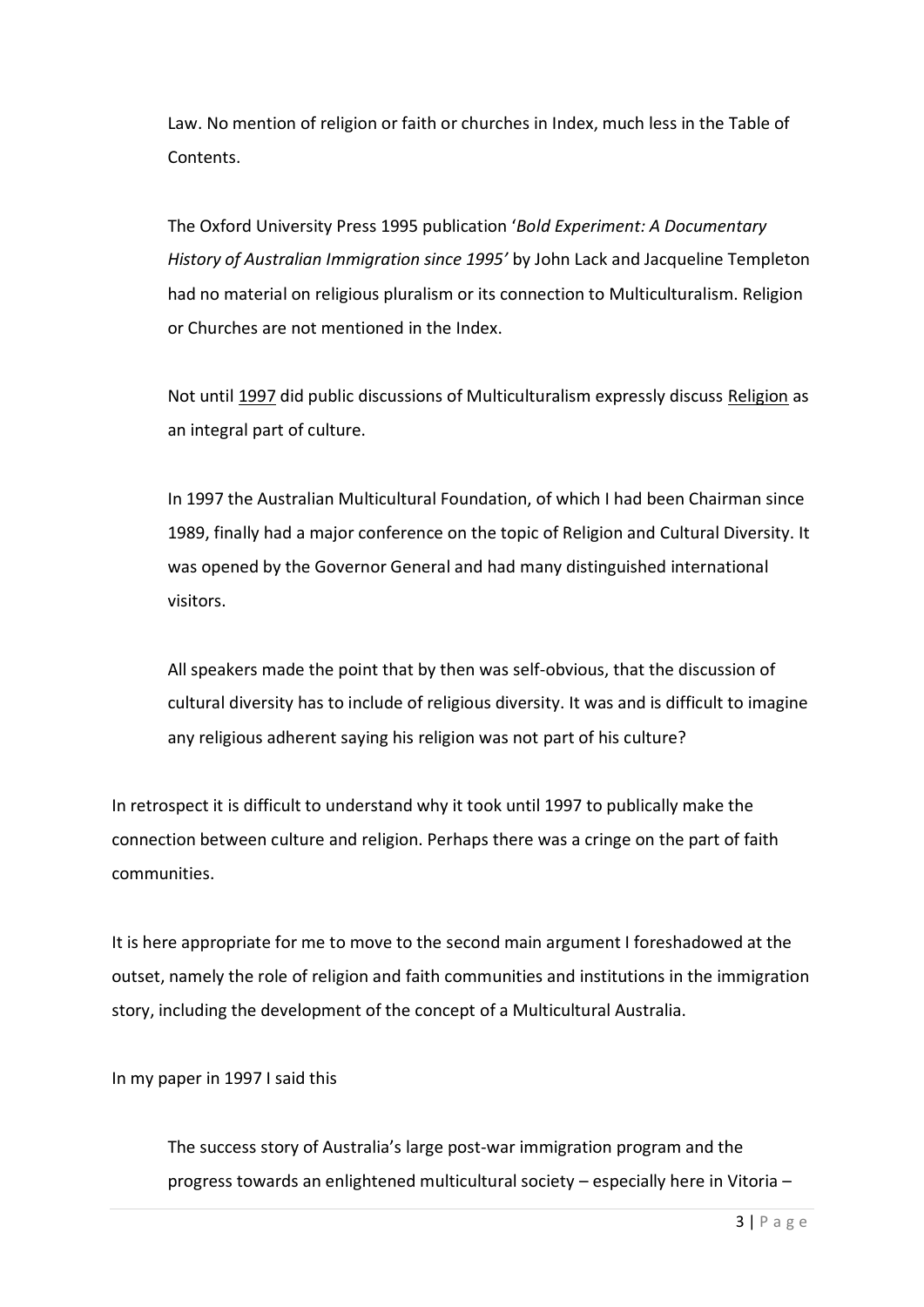have occurred not in spite of religious differences but in fact because of the positive contribution made by various faiths and their churches or groups or congregations.<sup>2</sup>

I went on to say

Religions – and the church or congregations or indigenous groups which are the living face of various faiths – have an enormous stake in a healthy multiculturalism and a healthy cultural diversity. A healthy multicultural society is built on true tolerance and respect for the rights and duties of others. If there is intolerance of cultural difference, there will be intolerance of religion. If people of faith cannot practice tolerance, then their faith will be impugned and will ultimately fail.<sup>3</sup>

We need to remind ourselves that again and again faith communities have played crucial roles in the progress to a Multicultural Australia. Two areas spring to mind welfare and education.

In migrants' welfare there was a very significant part played by religious bodies in assisting migrants in the settlement process.

The largest non-English speaking group of migrants in Australia was made up of migrants from Italy, the largest concentration being here in Melbourne. The heaviest period of movement was between 1947 and 1967. Throughout that period the main burden of assistance, which was both personalized and sensitive, fell on the shoulders of religious such as chaplains and their supporting lay groups. During those 20 years, CO.AS.IT., the official Italian welfare agency and the largest migrant welfare agency in Australia, did not exist and the main burden of providing assistance to Italians in their own language fell on the Archbishop's Committee for Italian Relief and on individual chaplains. As I was President of CO.AS.IT. for some twelve years in the 80s and 90s, I am happy to recognize the enormous contribution

**.** 

<sup>2</sup> Sir James Gobbo, *Future Issues in Governing for Religion and Cultural Diversity*, Religion and Cultural Diversity Conference, delivered on Wednesday 30<sup>th</sup> July 1997, p. 3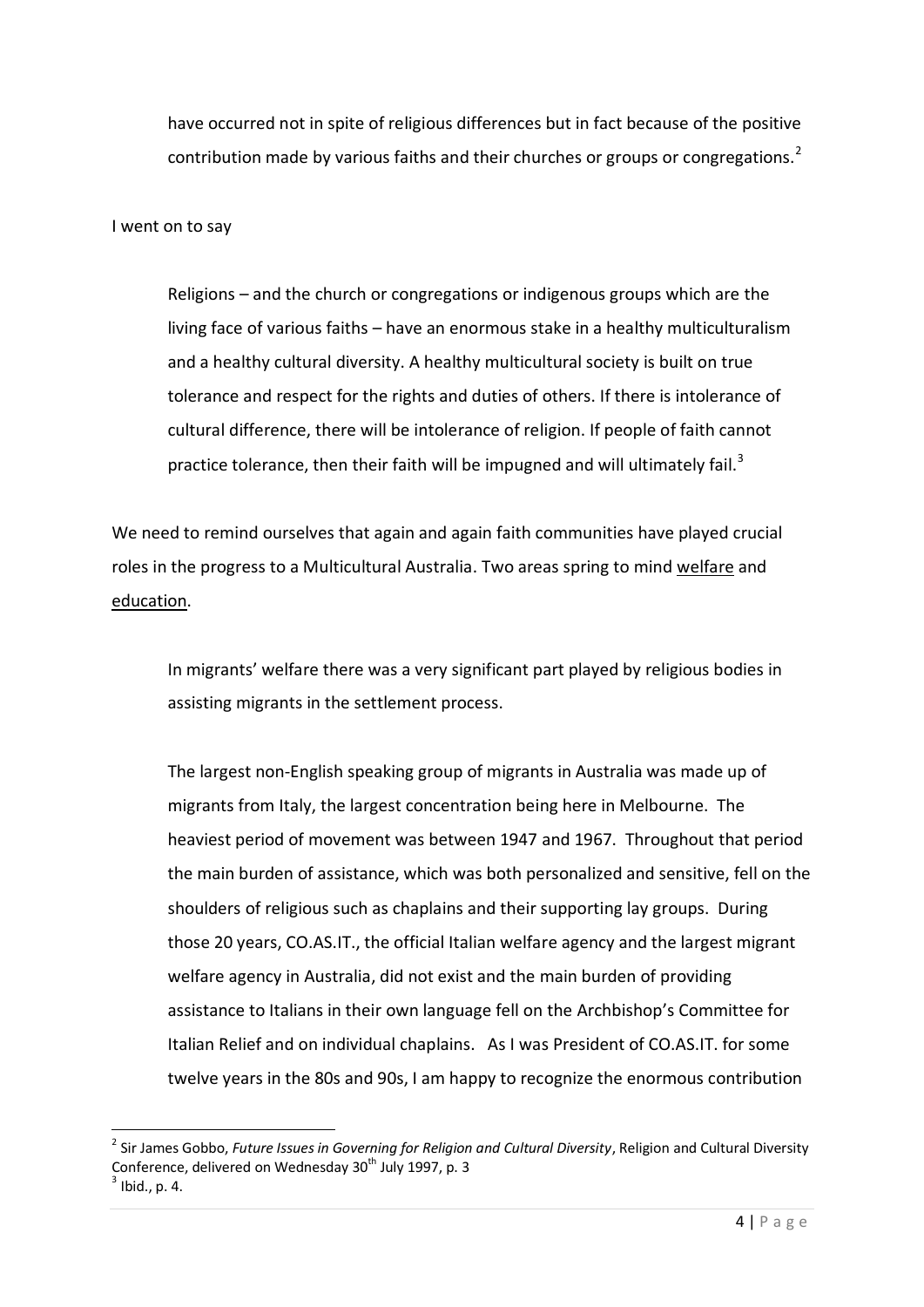of the Catholic Church to the successful settlement of Italian migrants in the two decades before CO.AS.IT. was formed.

What I have said of Italian settlers, also holds true in other communities. I refer in particular to the Jewish community, to the Greek community and to the Lutheran Church in the German community.

Another example is the great contribution made by the Ecumenical Migration Centre. That Centre evolved out of the European Australian Christian Fellowship, itself a product of the World Council of Churches.

In the field of education, an indispensable contribution was made by various religious bodies. In the early history of this country the Scots through the Presbyterian Church, for example, set up their own schools to preserve their faith and their culture.

When a whole new wave of cultures came to Australia in the post-war period, there was an urgent need to respond to what these groups regarded as their highest priority, along with employment, namely a culturally sensitive education for their children. Culturally sensitive meant recognizing the religion which was part and parcel of their culture. As a result, the Catholic Church was obliged to provide schooling for tens of thousands of migrant children without at that time any financial assistance from the State, a situation which continued until State aid to denominational schools was provided in the 1970s.

So both in welfare and education, religion was at the forefront in assisting newcomers to Australia. Moreover newcomers coming here in the post war period relied greatly on existing religious institutions to provide guidance. Government services did note the high need of migrants for wise advice of existing members of their background in particular, their religions.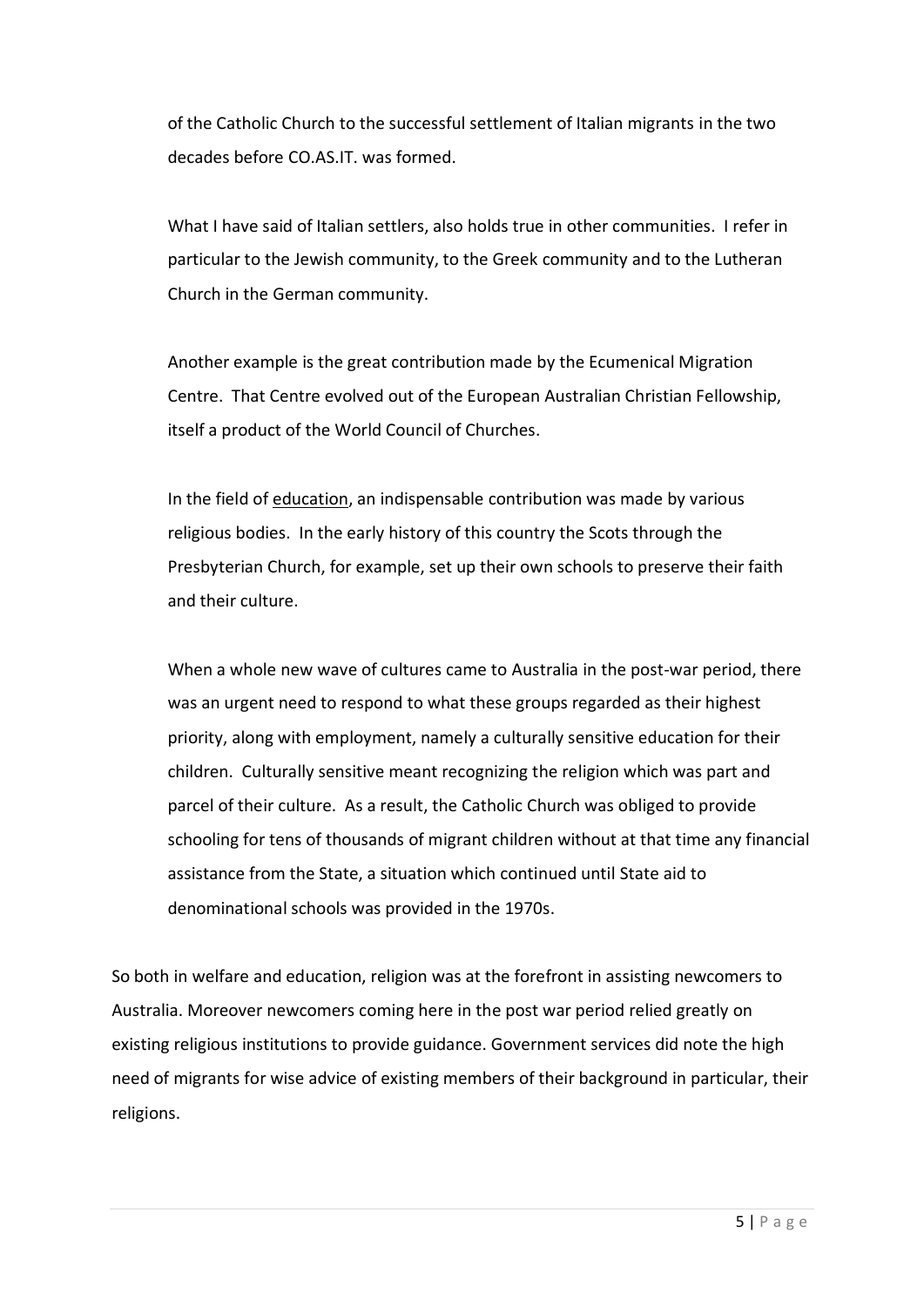It is important for faith adherents to stake a claim that faith is the most important ingredient in a Multicultural Australia and culture for most newcomers has always been that their culture is rooted in faith not in pizzas. It is also important to note that faith is linked to institutions and it is these which are at the core of a Multicultural Australia. Faith is not merely a personal experience; it is rooted in community and in communities served by institutions.

There is a misapprehension that faiths are monolithic as it were but in fact there is remarkable diversity within particular religions. I think from my own experience in the Italian community, I can give some simple examples of that. When Italian families went off to church on Palm Sunday as part of the Easter celebration period, it was supposed to be a celebration of great joy. The practice in the Australian Catholic churches was to distribute, not palms, but pieces of cypress. Now cypress in Italy is a tree that is planted around cemeteries and is a sign of death. And yet, baskets of cypress twigs were given out which caused some depression to Italians. That went on for years and years, and I think it is only in very recent times that Catholic churches have begun to actually give out pieces of palm leaves.

I remember also attending my early schools and coming home and my father would say to me in the Venetian dialect, What did you learn today, and I would say, nothing. He then said, How come, what did you do. I said, I marched. He said, you marched!, What march – I said, marching in preparation for St. Patrick's Day. He said, who is St. Patrick? All of these rehearsals for St. Patrick's Day seemed to occupy many days. It was something my father could never get used to, especially since one of the reasons we had left Italy may have been to get away from what he thought was an excess of fascist marches!<sup>4</sup>

As it remains only for me to return to my opening reference to the apparent surge in support for Multiculturalism, i.e. a multicultural Australia. For it is implicit in this that there is a surge in support for a multifaith Australia. Let us therefore take credit for all that our

**.** 

 $<sup>4</sup>$  Ibid., p. 4-6.</sup>